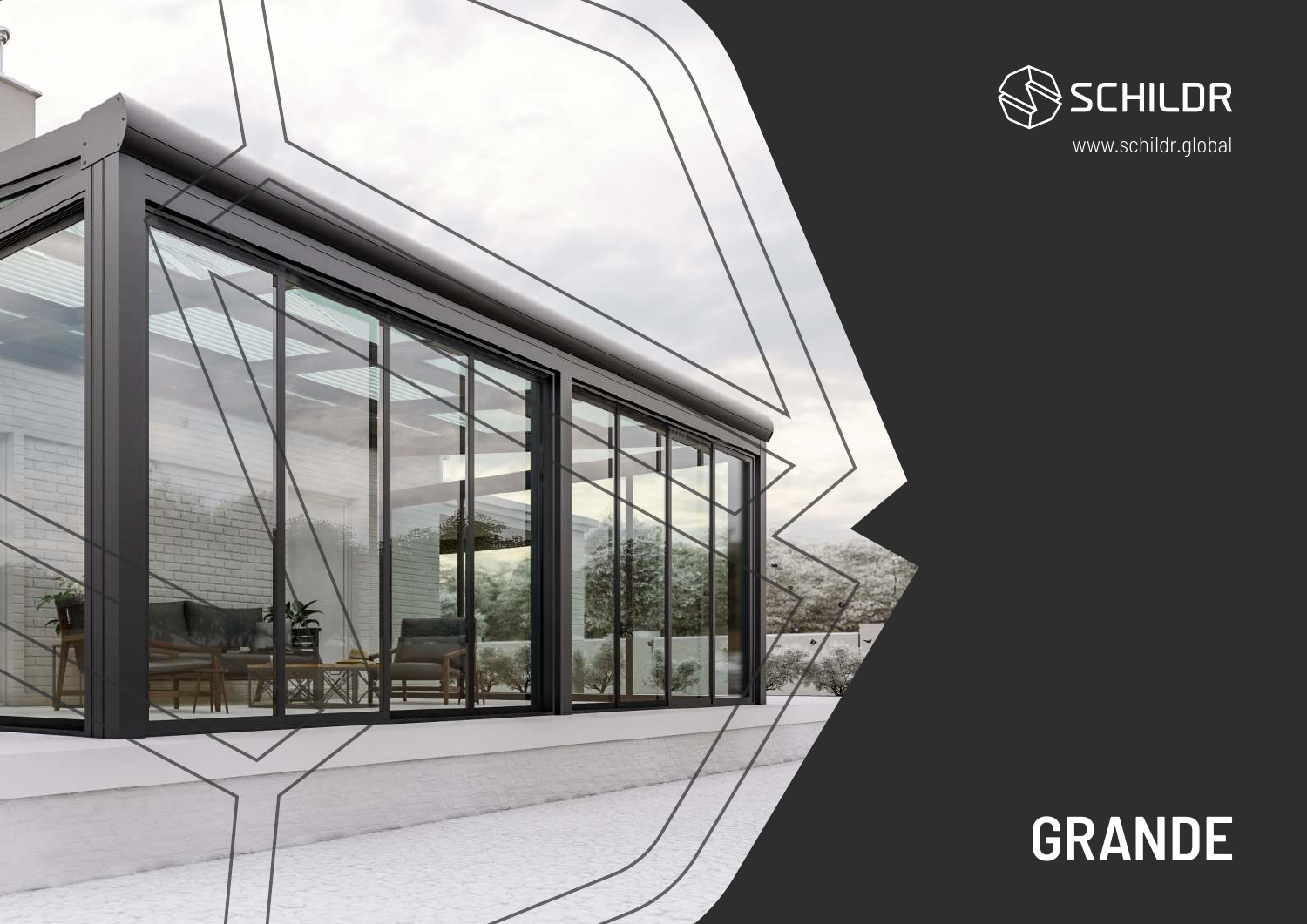Four seasons are habitable with Schildr Glass Enclosures. Heavy Duty Aluminum profiles are resistant to extreme climatic conditions and mold and rust proof.

#### **BIFOLD DOORS**

Folding and Sliding Wall system for Maximum Openness

Thermal break Aluminum profile

High Insulation



### **SLIDE DOOR WD240**

Floor to Ceiling Sliding Glass Wall Panels with Highest Functionality

High Insulation







All Seasons

**Resists bad** weather



Fire retardant



Partial blackout



Dimmable

**LED lights** 



Remote controlled

Minimum Obstruction, Maximum Transparency with easily sliding glass panels of up to 650 lbs

Thermal break Aluminum profile

High Insulation





Custom finishes



**Built** to last

### **GUILLOTINE COMPACT**

Motorized Vertical Sliding Sash Windows, Operable with a Touch of Button

Thermal break Aluminum profile

High Insulation



#### **LIFT & SLIDE DOORS**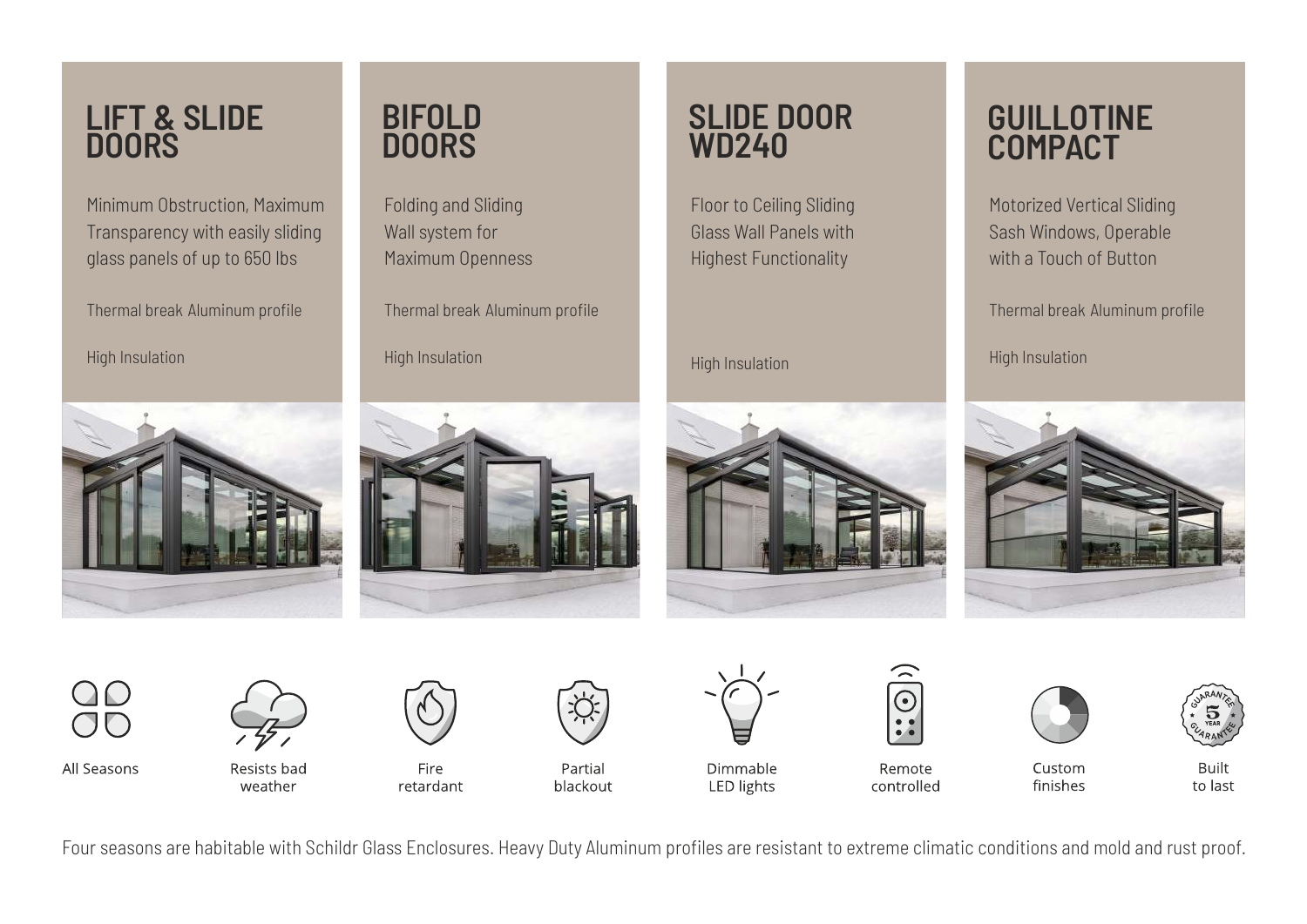

## **GRANDE**

Expand your living space and create another room for your restaurant or home where you can see the beauty of every season through the glass roof of your Sunroom. GRANDE is a watertight and airtight system which provide comfort all year round.

> **APPLICATION** Sunroom, Wintergarden, Decks, Patios, Rooftop

















Aesthetically pleasing Clarity through glass Roof Easy hose down Cleaning Built-in gutters

#### **Benefits:**

\* attached to existing wall Projection - up to 16' for glass roof **Custom Dimensions without additional steel Constuction\*:** Projection - up to 17' Polycarbonate roof Width - no limit

#### **Available glazing options based on the project requirements:**

Tempered single layer glass Insulated tempered glass panels Multi-wall Polycarbonate Laminated glass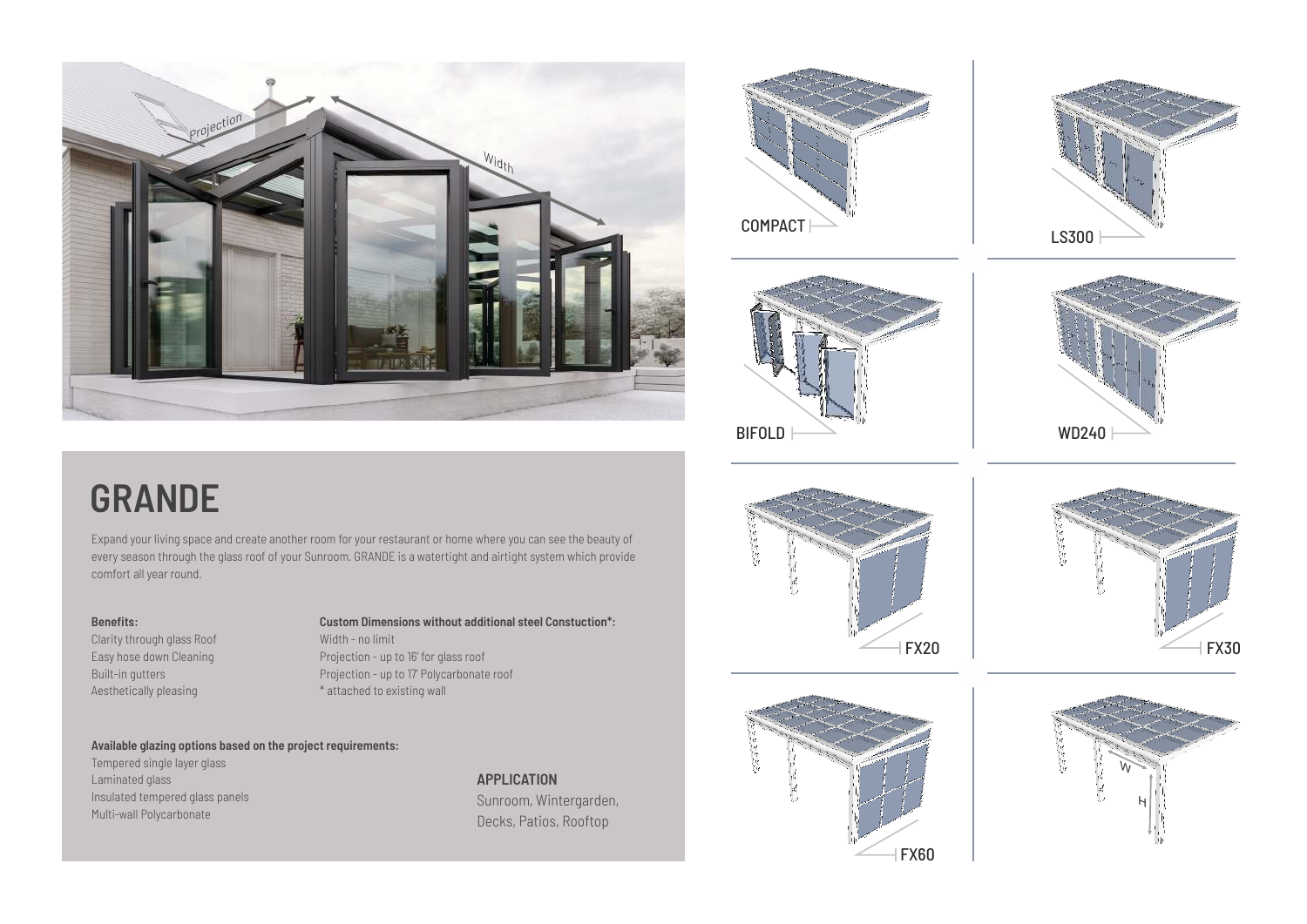- **Daylight Properties (EN 410)**
- **Daylight Transmittance: 80%**
- **Daylight Reflectance Outdoor: 15%**
- **Daylight Reflectance Indoor: 14%**
- **Thermal Conductivity (EN 673)**
- **U Value W/(m²K): 2,8**
- **Sound Insulation Value (EN 12758)**
- **Rw C; Ctr) dB: 38 (-1; -5)**







**ALL GLASSES ARE TEMPERED**



**GRANDE / ANTHRACITE** Standard frame color /RAL 7016 textured (pulver) gray anthracite

**GRANDE / WHITE** Standard frame color /RAL 9003 textured (pulver) white



**GRANDE / CATALOG COLOR** Wood finsh and other ral colors available upon special request